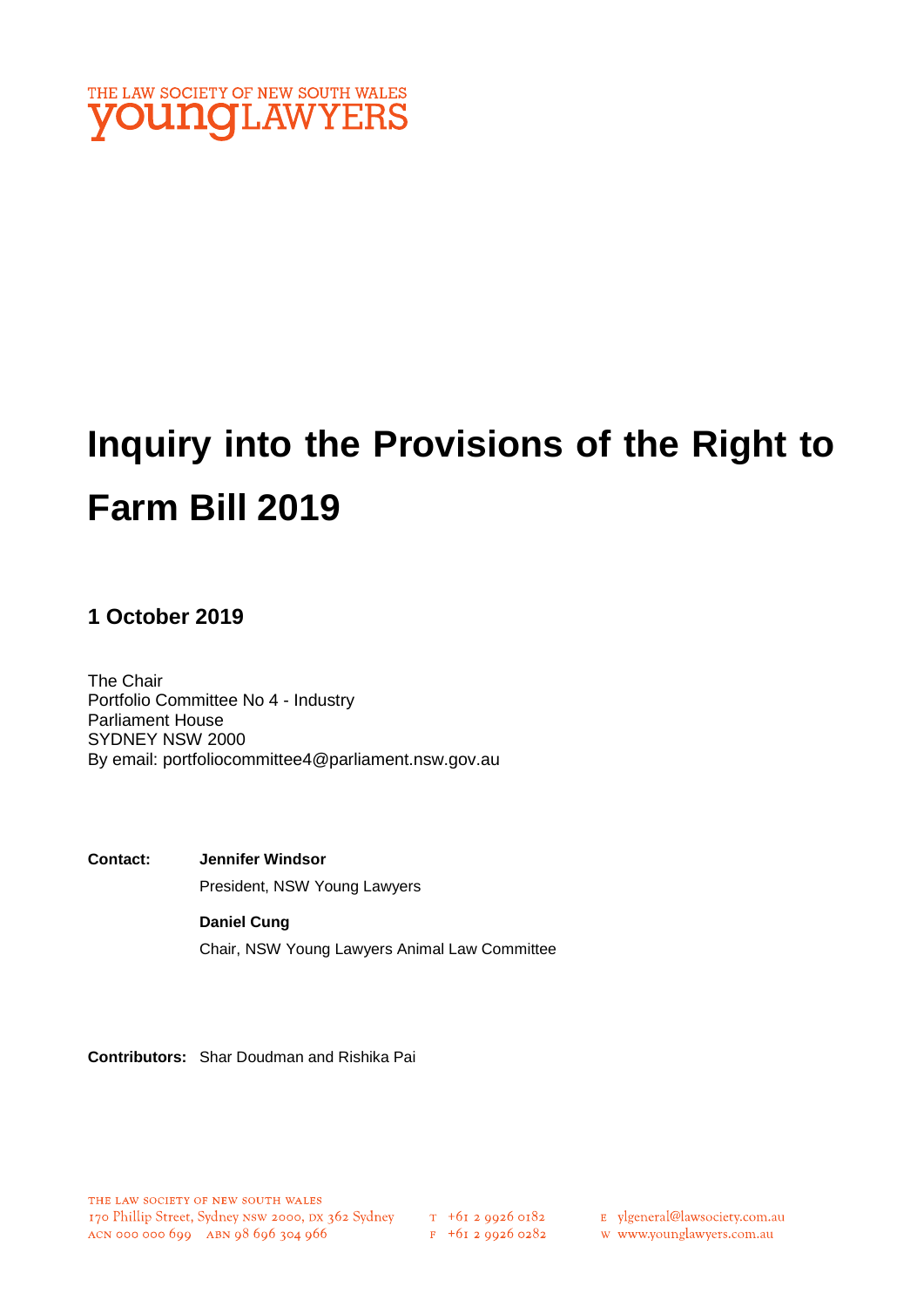

## The NSW Young Lawyers Animal Law Committee (**ALC**) makes the following submission in response to the *Right to Farm Bill 2019* (**Bill**).

## **NSW Young Lawyers**

While noting the limited time afforded to the community to assess and comment on the Bill, the ALC welcomes the opportunity to make this submission in response to the public consultation to the Inquiry into the Provisions of the Bill, and in particular its proposed amendments to the *Inclosed Lands Protection Act 1901* (**the ILPA**).

NSW Young Lawyers is a division of the Law Society of New South Wales. NSW Young Lawyers supports practitioners in their professional and career development in numerous ways, including by encouraging active participation in its 15 separate committees, each dedicated to particular areas of practice. Membership is automatic for all NSW lawyers (solicitors and barristers) under 36 years and/or in their first five years of practice, as well as law students. NSW Young Lawyers currently has over 15,000 members.

The ALC comprises a group of over 400 members interested in animal welfare and laws regulating the treatment of animals. The ALC aims to raise awareness and provide education to the legal profession and wider community, while increasing understanding about the importance of protecting animals from abuse and neglect. A common theme amongst ALC members is a passion and desire to use their legal skills and the law to improve the welfare of animals.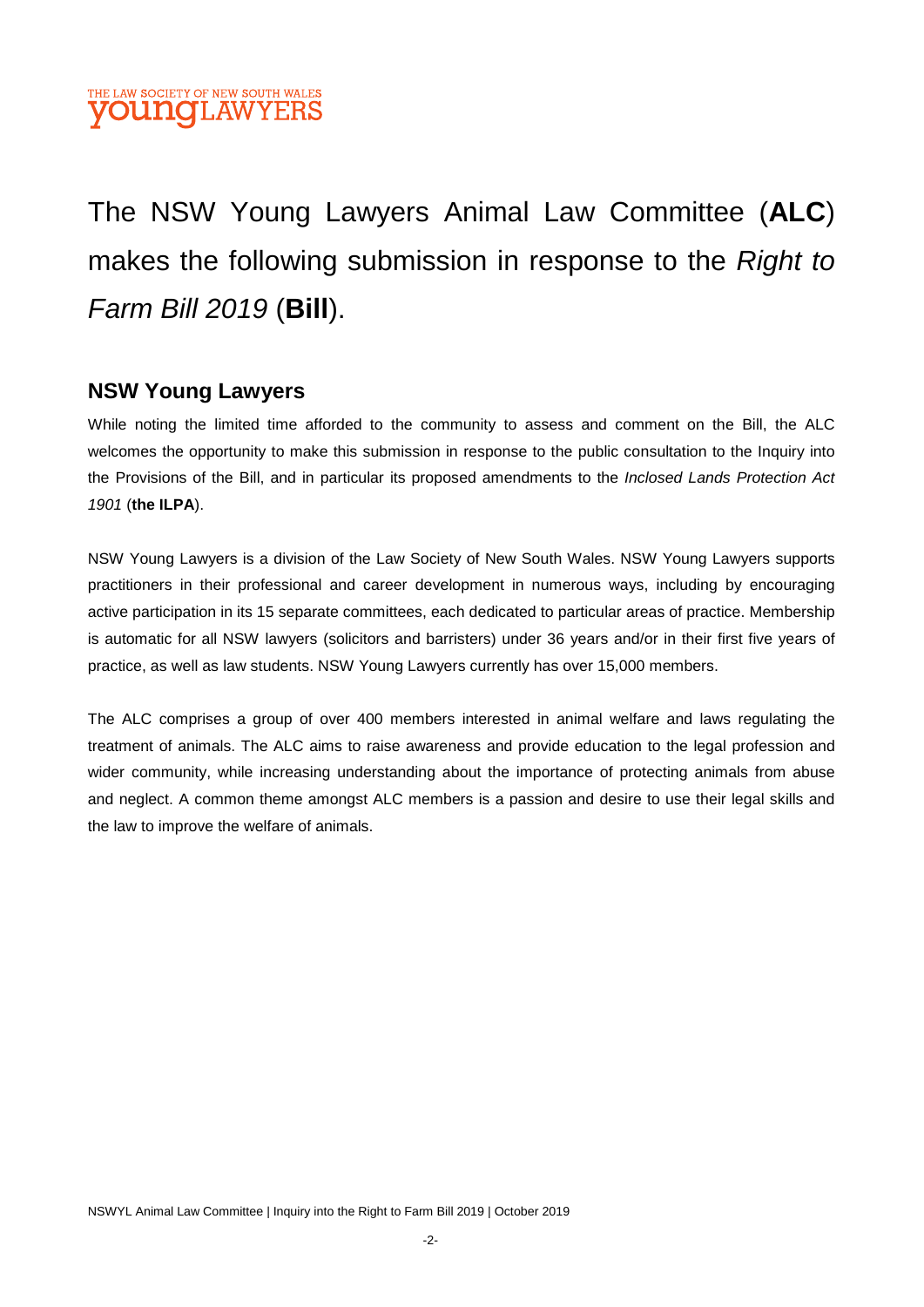## THE LAW SOCIETY OF NEW SOUTH WALES **OUNGLAWYERS**

## **Summary of Recommendations**

The ALC considers that the ILPA in its current form strikes an appropriate balance between prohibiting unauthorised entry onto private property and ensuring penalties are commensurate with the harms associated with such conduct.

The ALC also supports animal welfare issues being discussed openly in public forums. While individuals should not be encouraged to unlawfully enter onto private property, the ALC submits that the issue before the Committee Members to the Inquiry (**Committee**) is best addressed by providing law enforcement agencies with sufficient resources to effectively police animal welfare laws – reducing the incentive for private citizens to attempt to do so.

The ALC makes the following recommendations:

- 1. The Bill's amendments to the ILPA should not be supported until the Minister responsible for the ILPA tables a copy of the statutory review required under clause 18, Schedule 5 of the *Law Enforcement (Powers and Responsibilities) Act 2002* to determine whether the policy objectives of those amendments remain valid and whether the provisions, as amended, remain appropriate for securing those objectives.
- 2. If the Bill's amendments to the ILPA are to be supported, they should not be supported in their current form and the following amendments to Schedule 2 should be made:
	- a. The amendments proposed by Mr Justin Field, MLC, addressing genuine peaceful demonstrations and protests;<sup>1</sup>
	- b. Item  $[3]$  section  $4B(1)(h)$  be removed;
	- c. Item [4] section 4B(1) maximum penalty be amended to remove the term of imprisonment;
	- d. Item [4] section 4B(1)(b) be amended to require both elements to be satisfied before the higher maximum penalty is enlivened;
	- e. Item [5] section 4C maximum penalty be amended to remove the term of imprisonment;
	- f. Item  $[6]$  section  $5(2)$  be removed; and
	- g. Noting proposed removal of terms of imprisonment, Item [7] Section 8 be removed.

<sup>1</sup> Proposed amendments to Right to Farm Bill 2019 (c2019-171A) located at: https://www.parliament.nsw.gov.au/bill/files/3670/c2019-171A.pdf (accessed 30 September 2019).

NSWYL Animal Law Committee | Inquiry into the Right to Farm Bill 2019 | October 2019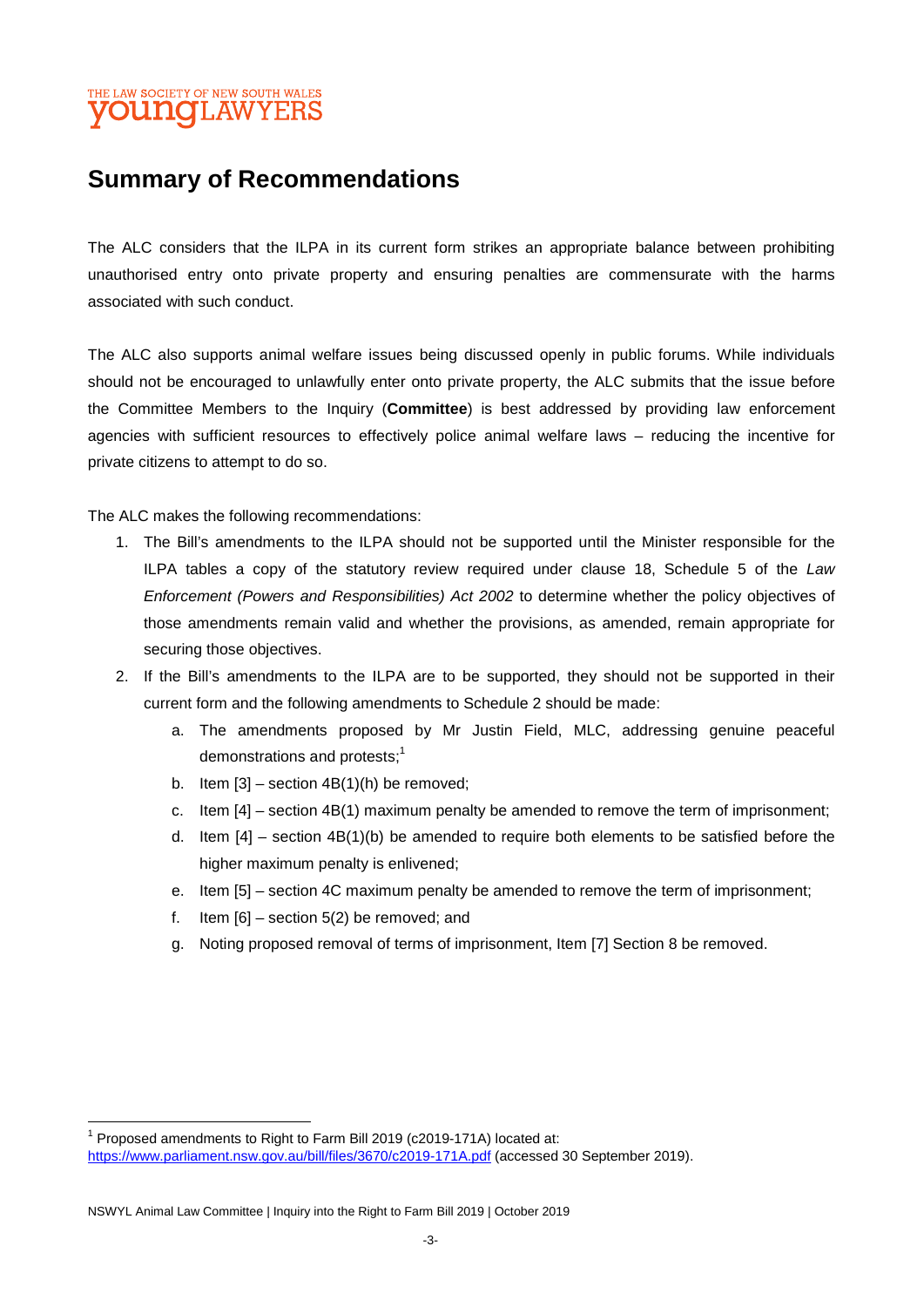## THE LAW SOCIETY OF NEW SOUTH WALES **OUNCLAWYERS**

## **Detailed reasons**

#### **The Bill should not be supported in its current form**

The ALC does not consider that the case has been made out for the need for the Bill's amendments to the ILPA. The ALC is concerned that agriculture has been given preferential treatment under the law by the removal of the rights of other citizens to raise genuine concerns with the conduct of agricultural options in a court of law. This sets a dangerous precedent. The proposed amendments to the ILPA are clearly designed to target animal protection advocates, referred to by the Minister in his second reading speech as "vegan vigilantes".<sup>2</sup>

The ALC notes that the *Inclosed Lands Protection Act 1901* was already amended in 2016 to address the particular concerns relating to the use of lock on devices and unlawful entry onto private property of the kind the Bill now seeks to address, by way of the *Inclosed Lands, Crimes and Law Enforcement Legislation Amendment (Interference) Act 2016*. That amending Act introduced section 4B of the ILPA, effectively increasing the penalty from 5 penalty units to 50 penalty units where a person unlawfully entered onto private property for the purpose of interfering with the conduct of the business or undertaking (or in other circumstances of aggravation set out in the section).

The Government at the time presumably made that amendment with the view that it would sufficiently cover protest activities across all types of private properties, including mine sites, forestry operations and agricultural properties. The amending Act included a provision requiring the Minister to undertake a review of the amendments to determine whether the policy objectives of those amendments remain valid and whether the provisions, as amended, remain appropriate for securing those objectives in accordance with clause 18, Schedule 5 of the *Law Enforcement (Powers and Responsibilities) Act 2002*.

That review was to commence as soon as possible three years after the commencement of the Act (1 June 2016), and was then to be tabled by the Minister within 6 months. It does not yet appear that the report on the review has been tabled in Parliament. Given that the review has not been undertaken (or, at least, has yet to be made public), the ALC is of the view that the Government has not made out the case on why the amendments made by the *Inclosed Lands, Crimes and Law Enforcement Legislation Amendment (Interference) Act 2016* are not sufficient to address unlawful entry onto private land. The Minister for Agriculture and Western New South Wales in his second reading speech noted that there has been an increase of 27% in the number of recorded incidents of trespass on farms and rural properties. However, the

NSWYL Animal Law Committee | Inquiry into the Right to Farm Bill 2019 | October 2019

<sup>2</sup> NSW, *Parliamentary Debates,* Legislative Assembly, 17 September 2019, (Adam Marshall, Minister for Agriculture and Western New South Wales).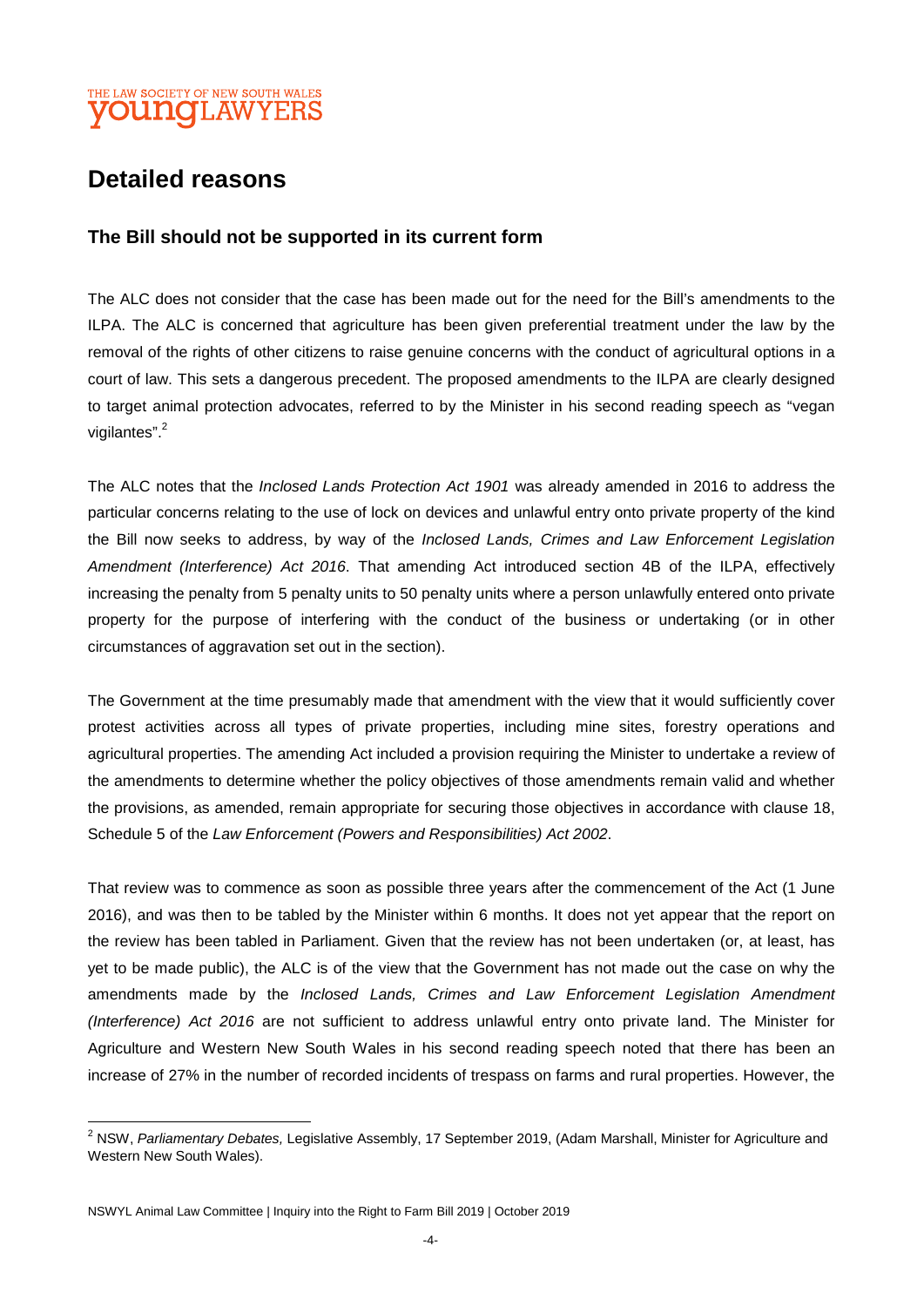## THE LAW SOCIETY OF NEW SOUTH WALES **OUNCLAWYERS**

Minister does not detail what proportion of these increases are of the kind to now be treated as aggravated offences (noting that sections 4 and 4AA of the Act also prohibit trespass but are not amended by the Bill), or whether these figures cover other trespass offences (for example, section 93H of the *Crimes Act 1900*), or if the 2016 reforms have reduced the occurrence of aggravated trespass successfully.

The ALC considers that the Government has not undertaken adequate review of the amendments made by the *Inclosed Lands, Crimes and Law Enforcement Legislation Amendment (Interference) Act 2016* to determine whether the measures enacted by that Act are sufficient to address the conduct proposed to be covered by the Bill. The ALC recommends that the Bill not be supported until the Minister responsible tables a copy of the review of the amendments made by the *Inclosed Lands, Crimes and Law Enforcement Legislation Amendment (Interference) Act 2016* to provide evidence on why the measures included in that Act need to be changed and to indicate what deficiencies, if any, exist in the current regulatory framework.

#### **Recommendation 1**

The Bill's amendments to the ILPA should not be supported until the Minister responsible for the ILPA tables a copy of the statutory review required under clause 18, Schedule 5 of the *Law Enforcement (Powers and Responsibilities) Act 2002* to determine whether the policy objectives of those amendments remain valid and whether the provisions, as amended, remain appropriate for securing those objectives.

If the Bill is to be supported, the ALC submits that it should not be supported in its current form and the following amendments ought to be made:

#### *Protection of genuine protests*

The ALC notes that Mr Justin Field, MLC, has proposed an additional amendment to section 4B of the ILPA to the effect that the section will not apply to a genuine political demonstration or protest merely because that demonstration or protest happens to "interfere" with a business, with similar amendments to be made to the offences of interfering with a mine or obstructing functions under the *Forestry Act 2012*. The ALC considers those amendments to be plainly justified, and recommends that they be made.

It is a reality that peaceful demonstrations and protests will often cause some degree of interruption or inconvenience to those around them. To expose protestors to serious criminal penalties, up to and including imprisonment as proposed by the Bill (as addressed separately below), on the basis of such interruption is a gross overreaction and inconsistent with the standards of Australian democratic society.

The proposed carve-out from section 4B of the ILPA is limited only to that section, and only to subsection 4B(1)(a) (relating to interference with a business). It will not prevent protestors from being liable for breaches of sections 4 or 4A of the ILPA, nor from breaches of any of the other subsections of section 4B(1) of the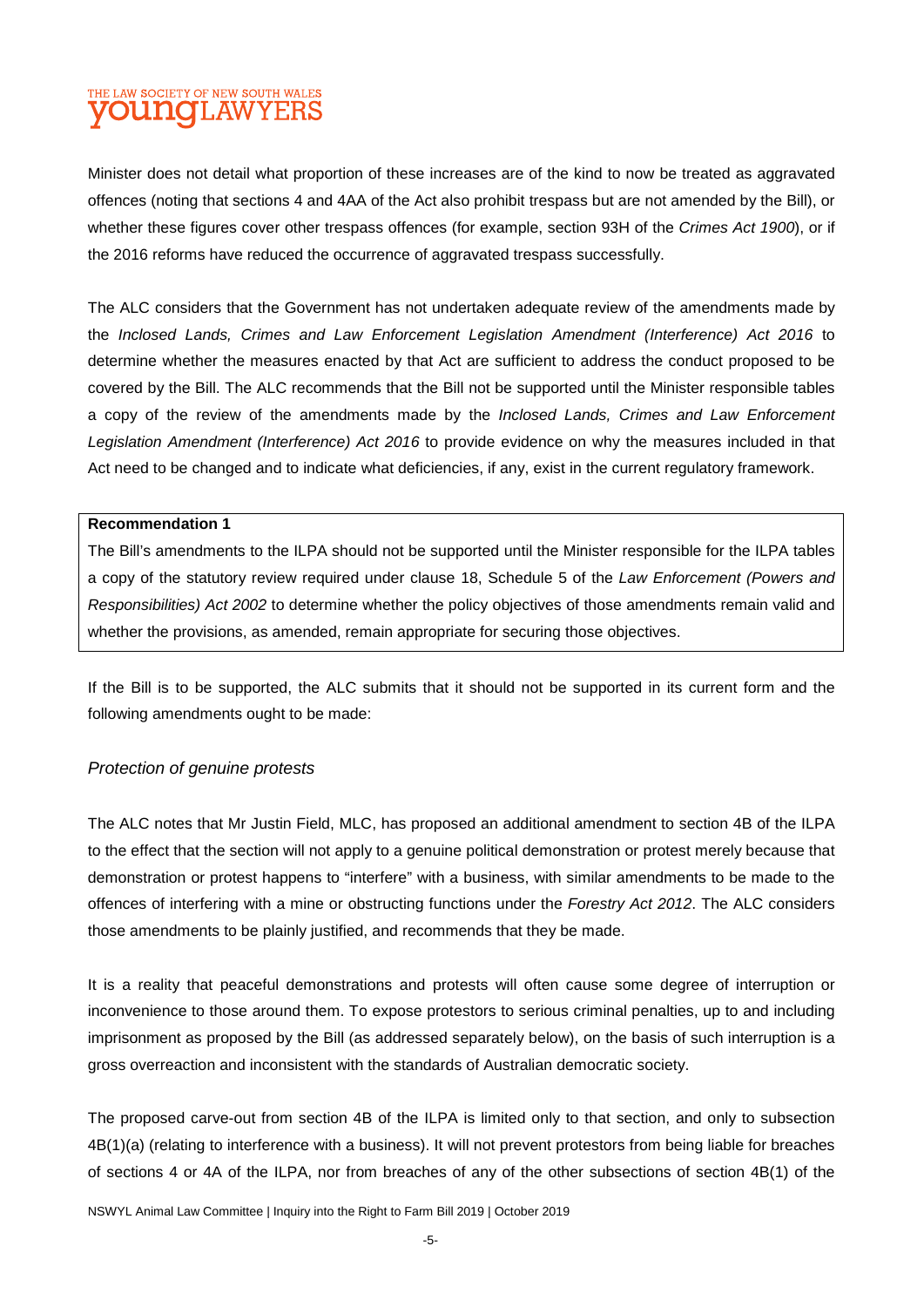## THE LAW SOCIETY OF NEW SOUTH WALES **OUNCLAWYE**

ILPA (for example, engaging in conduct giving rise to serious risks to safety, or creating biosecurity risks). The ALC submits that is an appropriate balance.

#### *Removing terms of imprisonment from the maximum penalty*

It is clear that the increased penalties provided for by the Bill are expected to be used against persons engaged in protests and similar political activity.<sup>3</sup> While the ALC does not endorse unlawful entry onto another person's land, the ALC submits there is no good justification for imposing potential sentences of imprisonment upon persons who do not engage in any other conduct justifying imprisonment merely because it occurs upon someone else's land. Similarly, to the extent that trespassers do engage in serious unlawful conduct that would otherwise expose them to imprisonment, if that is already the case then there is no need for the additional punishment contemplated by the Bill.

The ALC accordingly recommends – if the Bill is to proceed – that the ILPA should not be amended to provide for potential terms of imprisonment. This is especially so if the Bill is not amended to include exceptions for genuine peaceful protests as proposed above.

#### *Remaining provisions are amended to remove unnecessary duplication and penalties*

The ALC proposes that Item [3], Schedule 2 (Amendment to *Inclosed Lands Protection Act 1901*) – section 4B(1)(h) is removed as the conduct is already sufficiently dealt with under section 4B(1)(a), as well as general damage to property offences under the *Crimes Act 1900*.

The ALC proposes that Item  $[4]$  – section  $4B(1)(b)$  is amended to require both elements to be satisfied before the higher maximum penalty is enlivened. While the ALC does not support the current application of section 4B(1)(b) in that it punishes a person for putting their own safety at risk, and is targeted at protesting activity designed to draw attention to important public policy issues, the ALC proposes that if the aggravated penalty is retained, that the prosecution is required to prove both paragraph (i) and (ii). Noting the penalty is \$22,000, it is wholly appropriate this is only enlivened where multiple aggravating circumstances of already aggravated offences are made out.

The ALC proposes that Item [6] – section 5(2) is removed as it duplicates the conduct covered under section 5(1). While section 5(2) seeks to cover conduct relating to a gate across a road, the proposed section 5(1) already covers this conduct in that the provision is drafted broadly enough to cover all gates on inclosed lands.

<sup>3</sup> See, for example, the Second Reading speech for the Bill at NSW, *Parliamentary Debates,* Legislative Assembly, 17 September 2019, (Adam Marshall, Minister for Agriculture and Western New South Wales).

NSWYL Animal Law Committee | Inquiry into the Right to Farm Bill 2019 | October 2019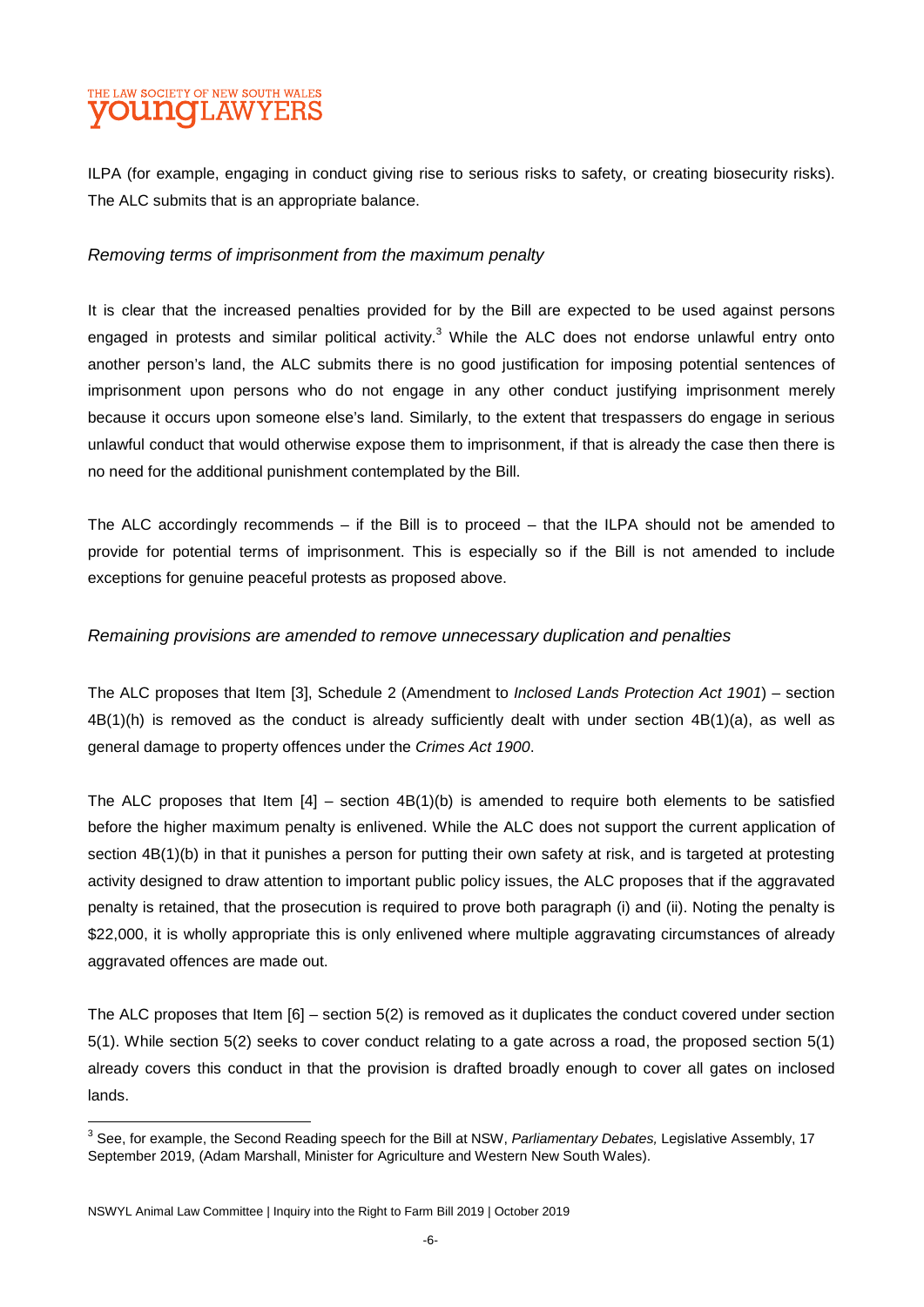## THE LAW SOCIETY OF NEW SOUTH WALES **OUNCLAWYE**

#### **Recommendation 2**

If the Bill's amendments to the ILPA are to be supported, they should not be supported in their current form and the following amendments to Schedule 2 should be made:

- a. The amendments proposed by Justin Field, MLC, addressing genuine peaceful demonstrations and protests;
- b. Item  $[3]$  section  $4B(1)(h)$  is removed;
- c. Item [4] section 4B(1) maximum penalty is amended to remove term of imprisonment;
- d. Item [4] section 4B(1)(b) is amended to require both elements to be satisfied before the higher maximum penalty is enlivened;
- e. Item [5] section 4C maximum penalty is amended to remove term of imprisonment;
- f. Item [6] section 5(2) is removed; and
- g. Noting the proposed removal of terms of imprisonment, Item [7] Section 8 is removed.

#### **Other commentary**

"Ag-gag" describes laws that seek to hinder animal protection advocates from recording the operations of individuals and businesses in the animal agricultural industry and other animal use industries. Ag-gag laws purport to protect the interests of agricultural operators, but hinder transparency in the industry and prevent the public from being fully informed of poor animal welfare outcomes and practices. The ALC submits that the Bill in its current form could be interpreted by members of the community as an ag-gag law.

While the animal agricultural industry has argued that surveillance by animal protection advocates threatens animal safety and biosecurity, this surveillance has regularly stimulated community debate and been a mechanism for achieving positive animal welfare outcomes, through improving transparency and accountability. The High Court of Australia in *Lenah Game Meats* recognised the importance of transparency to promote debate for the effective operation of Parliamentary democracy and the improvement of animal welfare:

*Parliamentary democracies, such as Australia, operate effectively when they are stimulated by debate promoted by community groups. To be successful, such debate often requires media attention. Improvements in the condition of circus animals, in the transport of live sheep for export and in the condition of battery hens followed such community debate.<sup>4</sup>*

<sup>4</sup> *Australian Broadcasting Corporation v Lenah Game Meats Pty*, (2001) 208 CLR 199, 218.

NSWYL Animal Law Committee | Inquiry into the Right to Farm Bill 2019 | October 2019